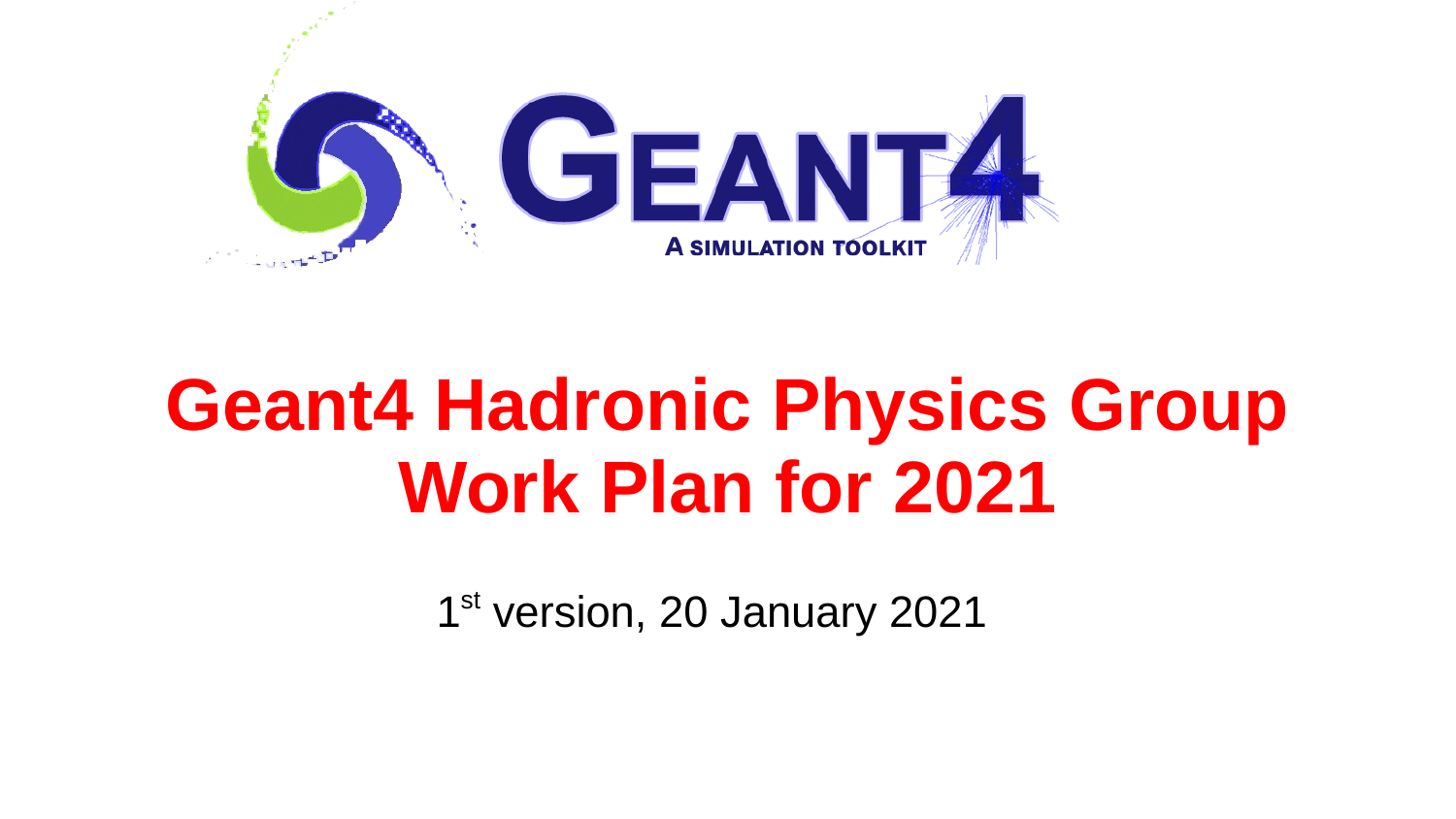# Hadronic String models

- Extend validation of charm production for **FTF** and **QGS**
	- A. Galoyan, V. Uzhinsky
- Improvement of antiproton and light anti-ion annihilations in **FTF**
	- From at rest to hundreds GeV
		- ALICE, CERN AD antiproton experiments, GAPS, Panda/GSI, *etc.*
	- A. Galoyan, V. Uzhinsky
- Validation of FTF nucleus-nucleus interactions
	- Using NA49, NA61/SHINE, HADES experimental data
	- V. Uzhinsky
- Study of Pt-correlations of hadrons in p-p and pbar-p collisions in **FTF** and comparison with other models : UrQMD , QGSM , PYTHIA
	- A. Galoyan
- Code and hadronic shower improvements of **FTF** and **QGS** models
	- A. Ribon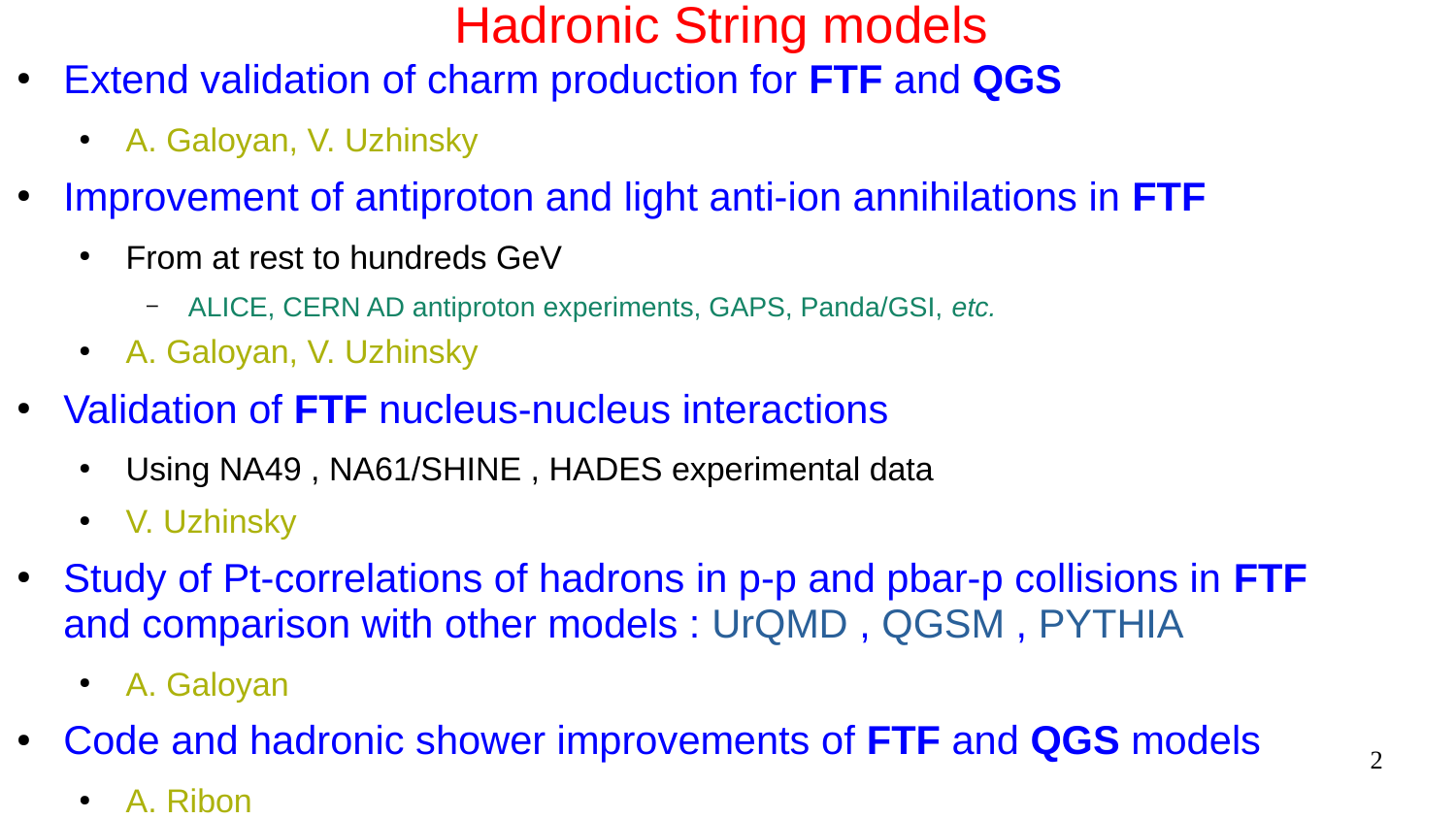# Intra-nuclear Cascade models

- Bertini-like (**BERT**) model
	- Maintenance and user-support
		- M. Kelsey, Dennis Wright
	- Some model development for light nuclei
		- Dennis Wright
- Binary (**BIC**) model
	- Code review and maintenance
		- G. Folger
- Liege (**INCLXX**) model
	- Maintenance and user-support
		- J-C. David, D. Mancusi, J.L. Rodriguez Sanchez
	- Maintenance of ABLA++ model, including some improvements on hyper-nuclei
		- J.L. Rodriguez Sanchez
	- Start new development for antiproton
		- Ph.D. student under the supervision of J-C. David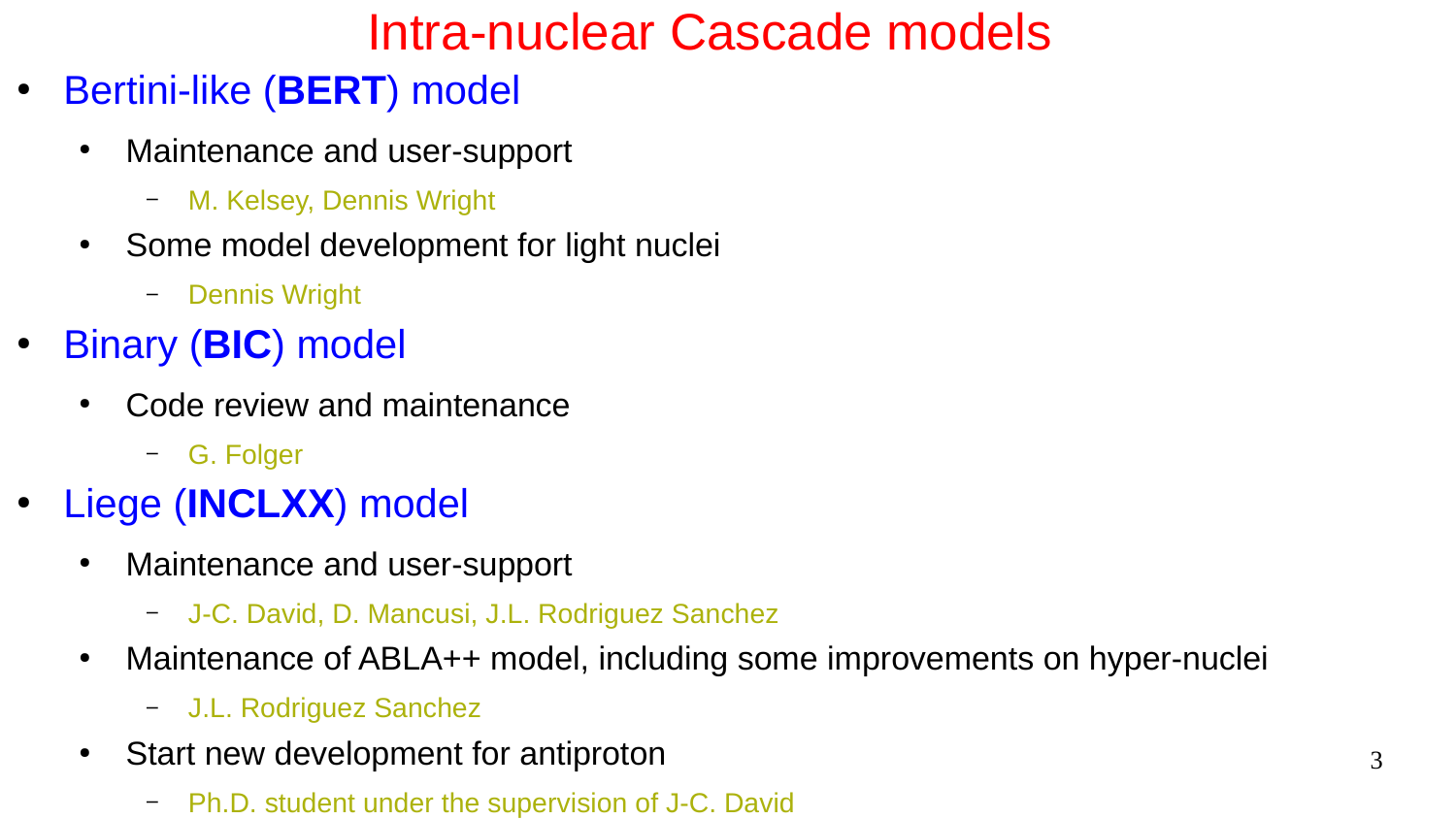## Precompound / De-excitation models

- Maintenance and user support
	- V. Ivanchenko, J.M. Quesada
- Improvements of de-excitation models: FermiBreakUp, Evaporation, GEM; validation and tuning to data
	- V. Ivanchenko
- Extended validation and tuning of cross section and final-state for the gamma-nuclear model
	- V. Ivanchenko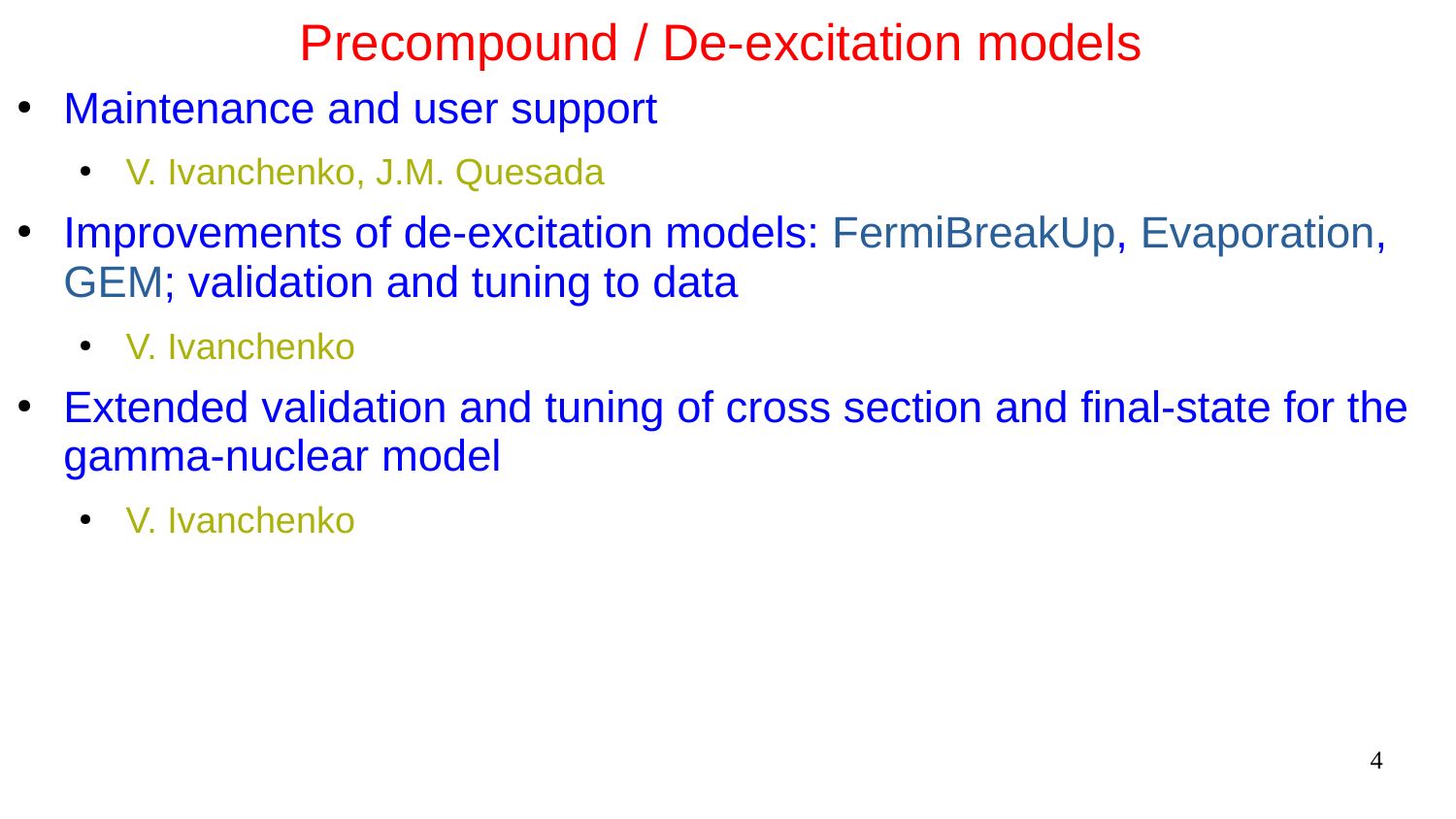# Radioactive Decay model

- Maintenance and user support
	- Dennis Wright
- Maintenance of the database
	- L. Desorgher
- Superheavy elements
	- L. Sarmiento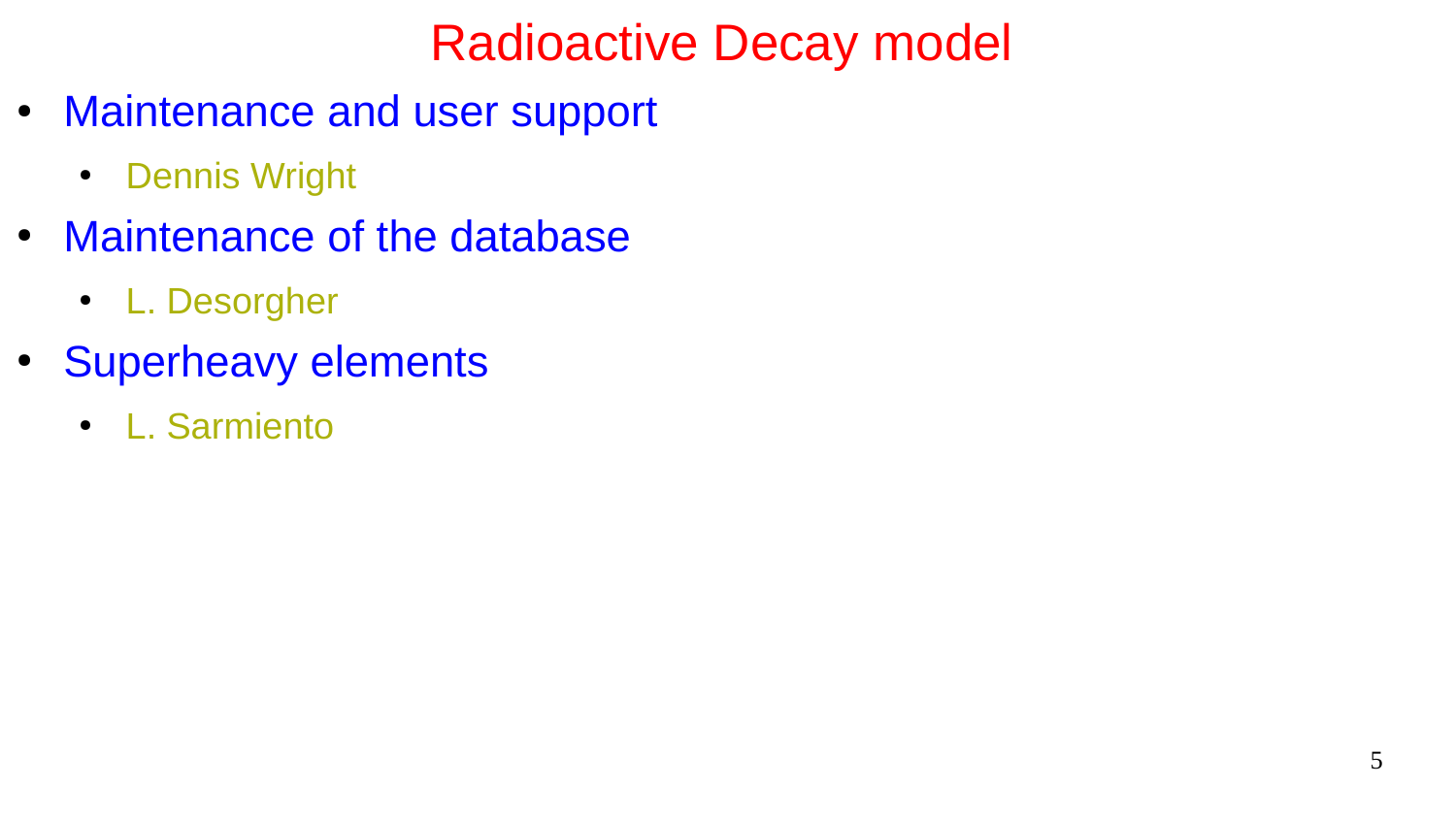# ParticleHP model

- **Validation & Maintenance** 
	- E. Mendoza, D. Cano, P. Arce
- Improvement of Geant4 for nuclear-fusion applications. Production of Lithium nuclear data libraries, verification and validation.
- Implement an option that forces ParticleHP to respect event-by-event conservations (energy-momentum, baryonic number, *etc.*)
- **Extend ParticleHP model to higher energies**
- Implement a very detailed physics for organic neutron detectors up to 100 200 MeV
	- Currently there is a specific model for  $n + 12C$  reactions up to 20 MeV
- Insert in Geant4 the NuDEX code (to generate EM de-excitation cascades)
- E. Mendoza, D. Cano
- Create a tool to automatically change the charged particle cross sections adding user experimental data
	- P. Arce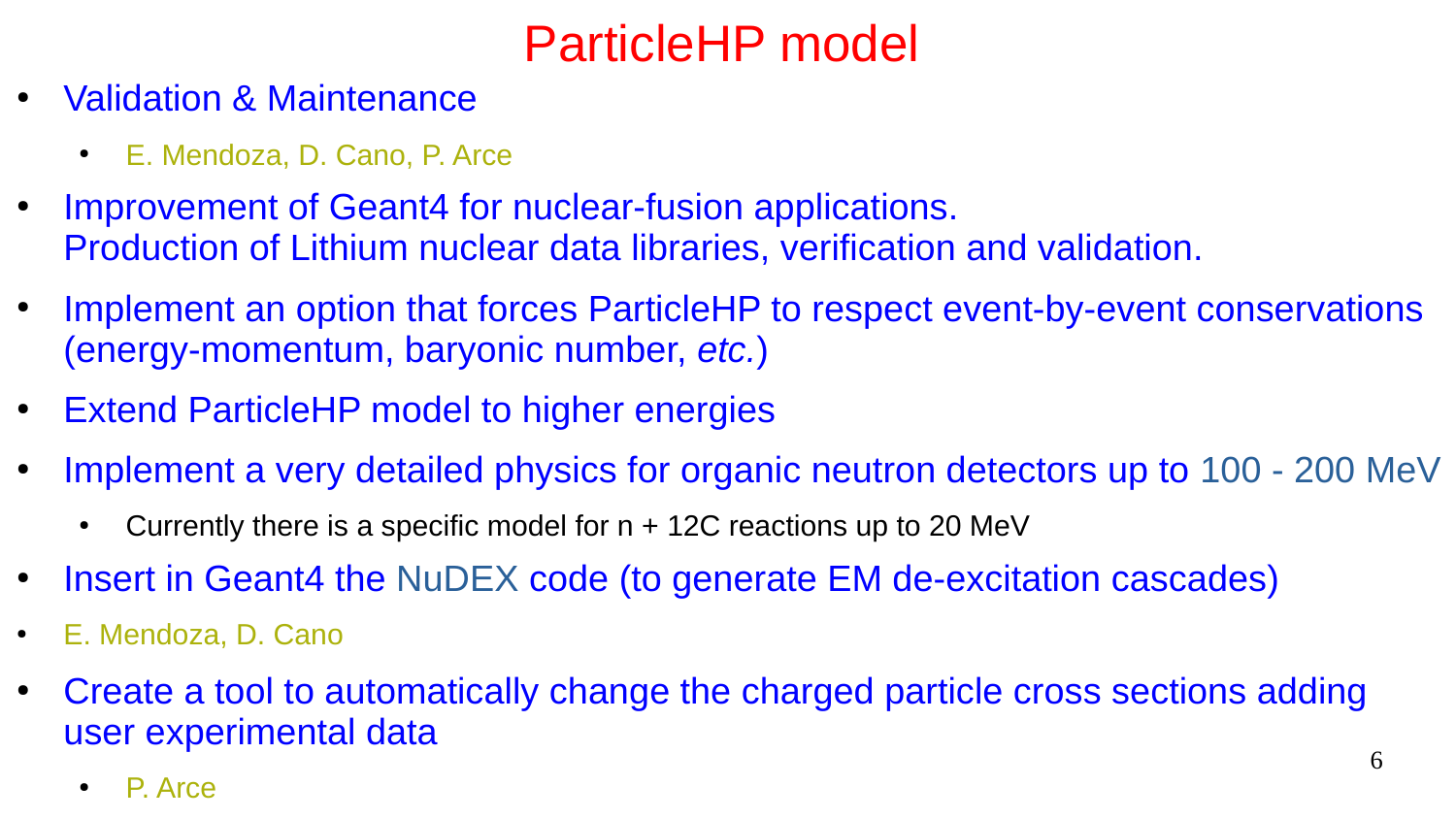# LEND model

- New reference physics list using LEND. Update GIDI/LEND interface.
	- **Douglas Wright**
- Implementation of a new version of MCGIDI, and incorporating it in LEND
	- B. Beck, J. Verbeke
- Bug-fixing in LEND
	- **Dennis Wright**

# NCrystal model

- Add new physics (HighNESS project) + technical improvements
- Integration of the code in Geant4
- X. Cai, T. Kittelmann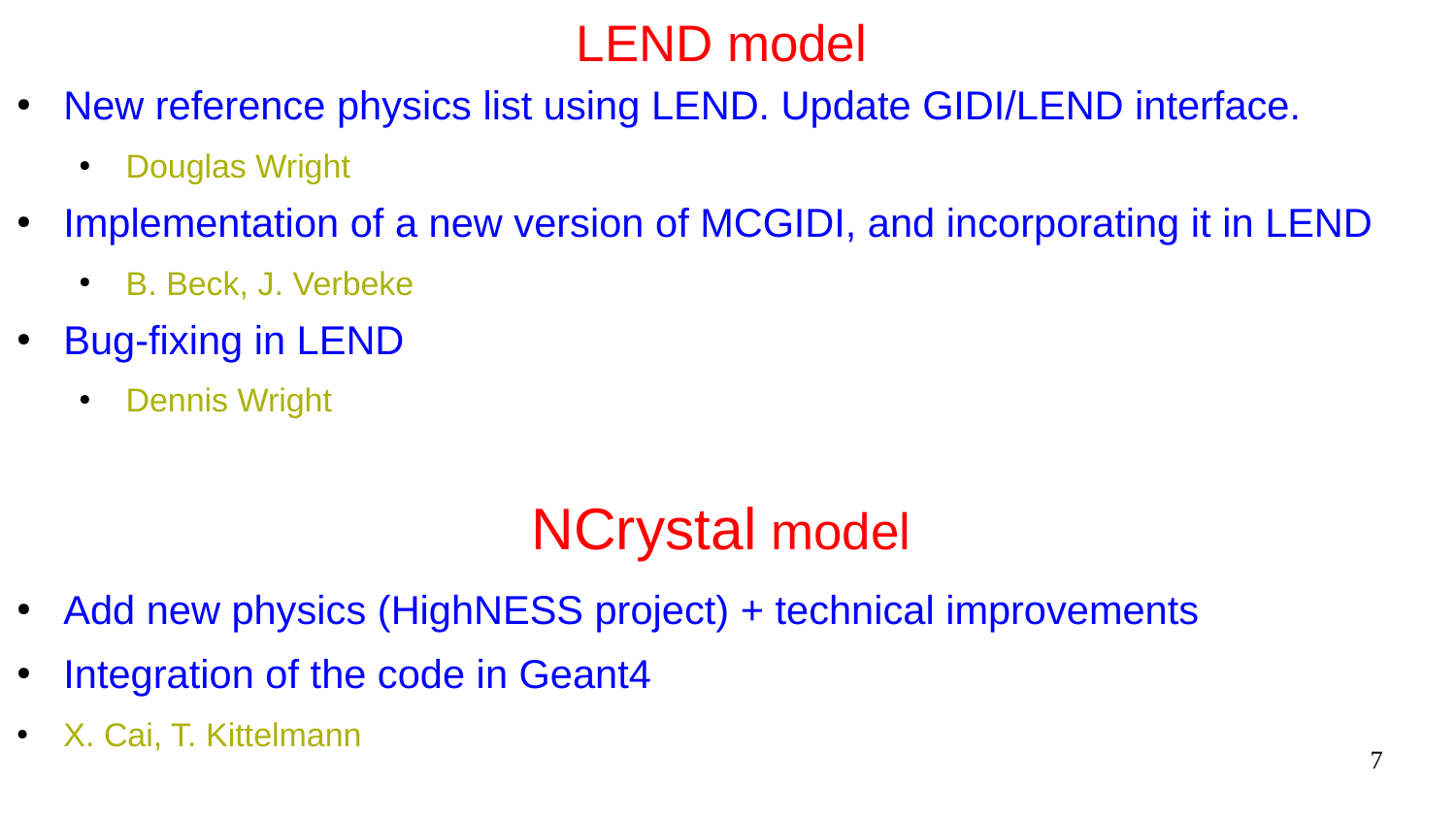#### Other Hadronic models

- Development and validation of neutrino / lepton nuclear physics
	- V. Grichine
- Maintenance of the **QMD** model
	- T. Koi
- Muonic atom physics
	- K. Lynch
- Electromagnetic Dissociation (**ED**) model: clean-up and inclusion into Physics Lists as an option
	- V. Ivanchenko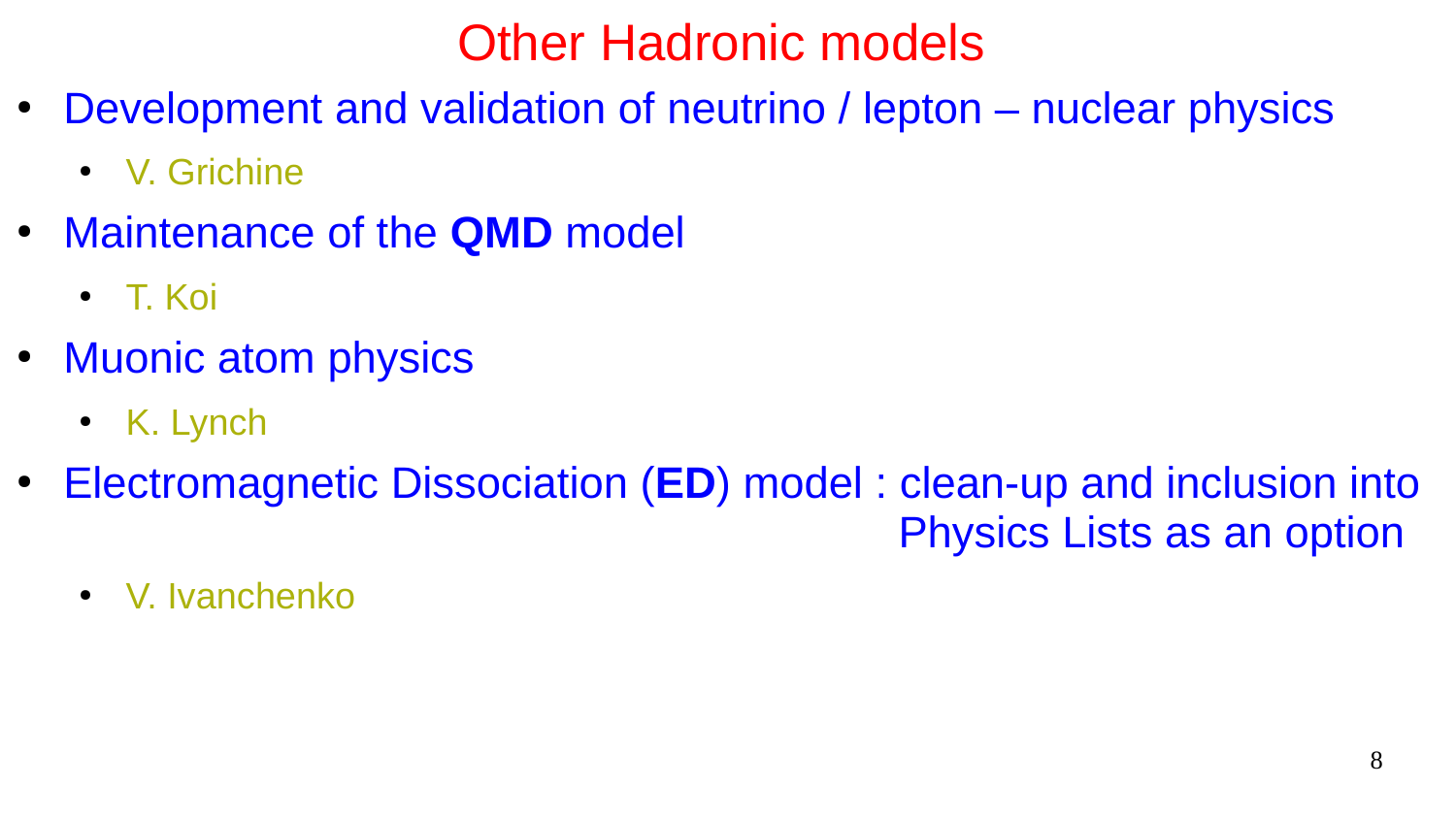#### Hadronic Cross Sections

- Improvement of light-ion nuclear cross sections
	- V. Grichine, V. Ivanchenko
- Revision of anti-baryon and light anti-ion nuclear cross sections
	- V. Uzhinsky
- Extension of nuclear cross sections for light hyper-nuclei and anti-hyper-nuclei projectiles
	- ALICE request to transport light hyper-nuclei and anti-hyper-nuclei
	- V. Grichine, V. Ivanchenko, V. Uzhinsky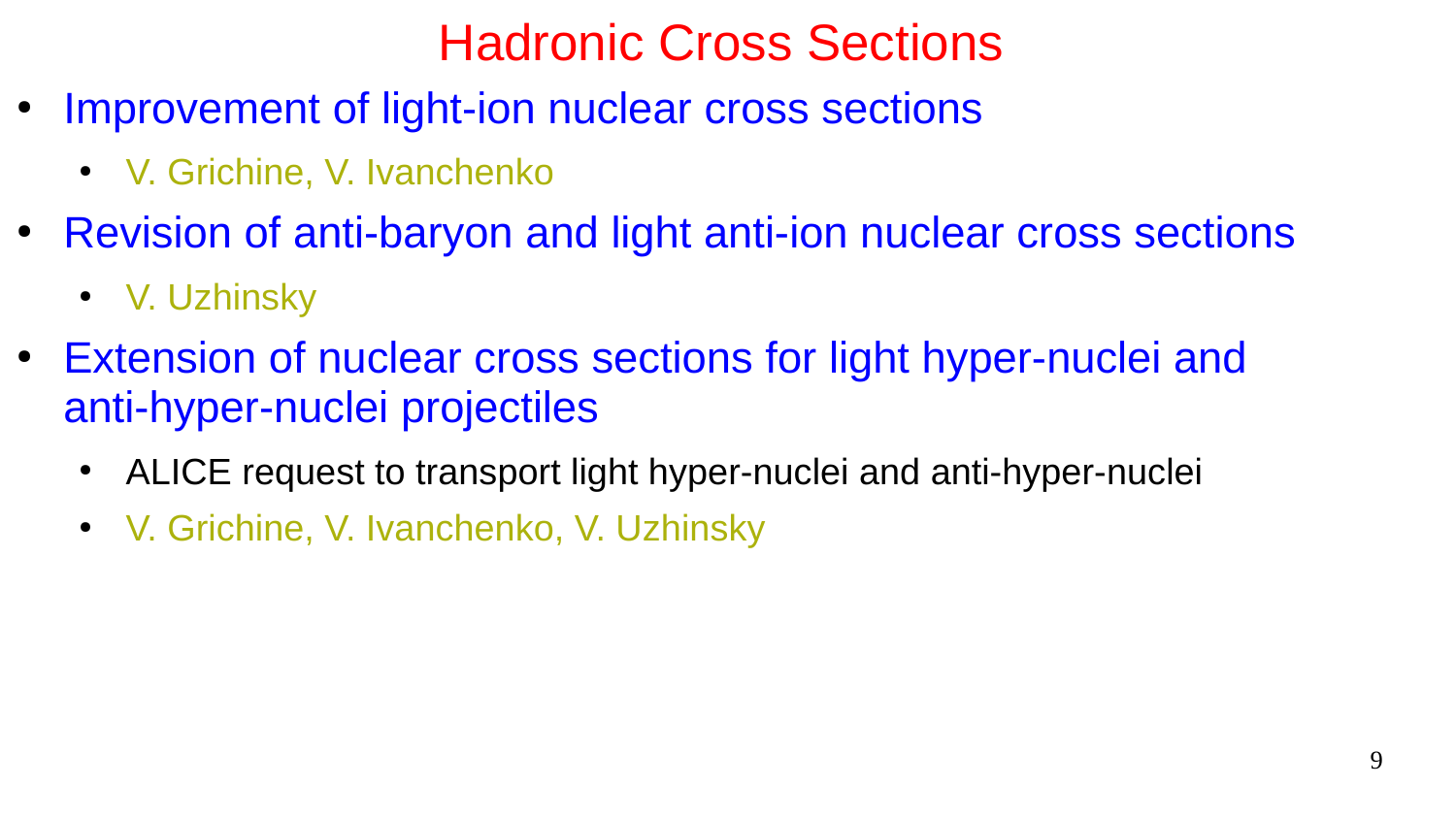#### Hadronic Framework

- Campaign for deleting obsolete classes and interfaces, and update of existing models for the major release, Geant4 11
	- V. Ivanchenko, A. Ribon
- Extension of the hadronic framework for light hyper-nuclei and anti-hyper-nuclei
	- ALICE request to transport light hyper-nuclei and anti-hyper-nuclei
	- V. Ivanchenko, A. Ribon
- Revise "CreatorModelID" for the major release, Geant4 11
	- A. Ribon